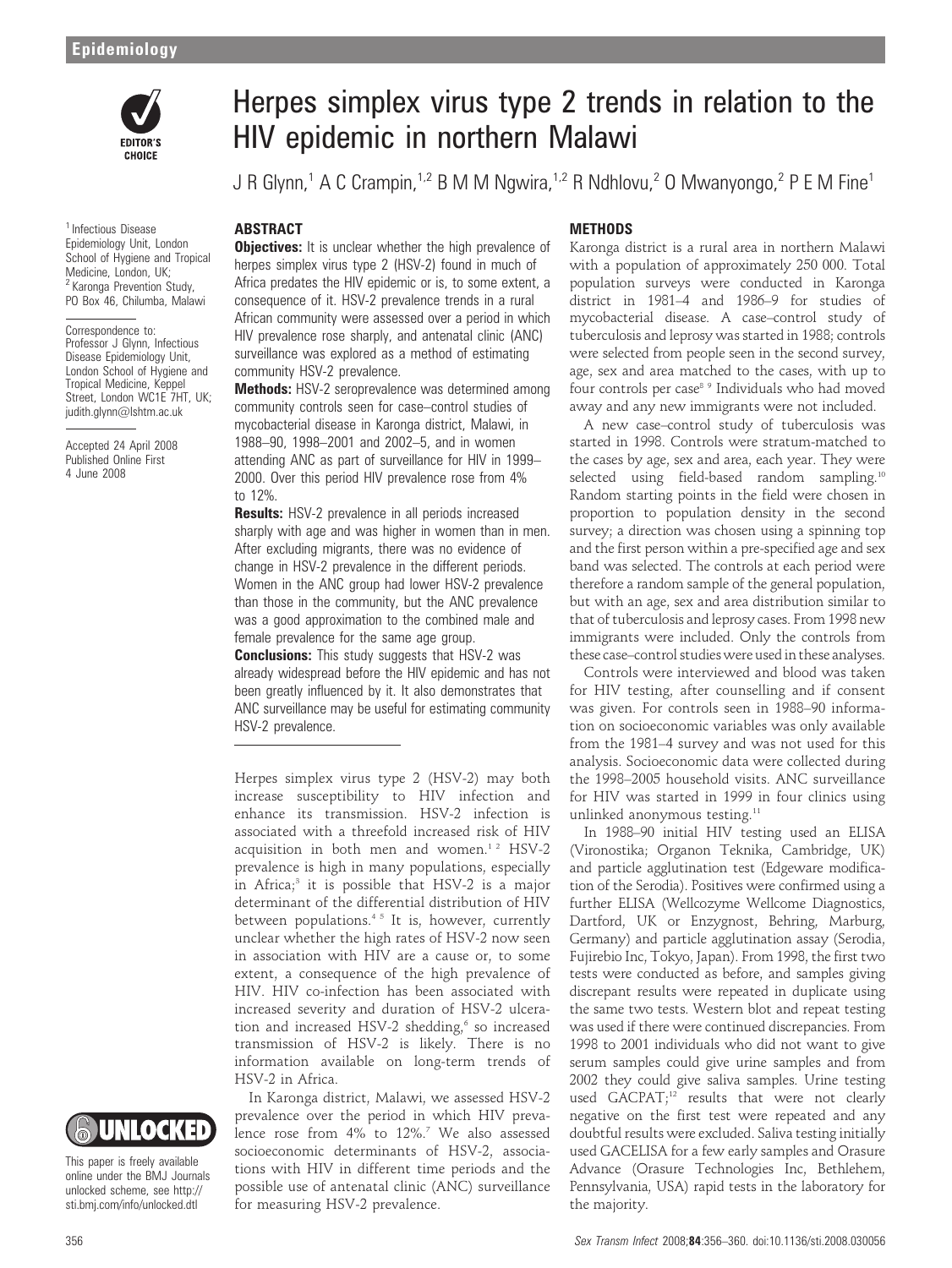| HSV-2 prevalence in different time periods<br>Table 1                                                                                                                                                                                    |                     |      |                     |      |                     |      |                     |              |                                                                         |                  |                     |      |                 |                       |
|------------------------------------------------------------------------------------------------------------------------------------------------------------------------------------------------------------------------------------------|---------------------|------|---------------------|------|---------------------|------|---------------------|--------------|-------------------------------------------------------------------------|------------------|---------------------|------|-----------------|-----------------------|
|                                                                                                                                                                                                                                          | 1988-90             |      |                     |      | 1998-2001           |      |                     |              | $2002 - 5$                                                              |                  |                     |      | 1999-2000       |                       |
|                                                                                                                                                                                                                                          | Men                 |      | Women               |      | Men                 |      | <b>Nomen</b>        |              | Men                                                                     |                  | Women               |      | ANC women       |                       |
|                                                                                                                                                                                                                                          | HSV-2+/N            | వి   | HSV-2+/N            | వ్   | HSV-2+/N            | వ్   | HSV-2+/N            | వ్           | HSV-2+/N                                                                | వ్               | $HSV-2+/N$          | వ్   | HSV-2+/N        | వి                    |
| Total                                                                                                                                                                                                                                    | 111/334             | 33.2 | 192/343             | 56.0 | 191/335             | 57.0 | 256/384             | 66.7         | 75/178                                                                  | 42.1             | 114/205             | 55.6 | 467/981†        | 47.6                  |
| Age group, years                                                                                                                                                                                                                         |                     |      |                     |      |                     |      |                     |              |                                                                         |                  |                     |      |                 |                       |
| $15 - 19$                                                                                                                                                                                                                                | 12/75               | 16.0 | 13/44               | 29.6 | 2/13                | 15.4 | 8/20                | 40.0         | Q/13                                                                    | $\overline{0}$ . | 1/20                | 5.0  | 66/246          | 26.8                  |
| $20 - 24$                                                                                                                                                                                                                                | 10/54               | 18.5 | 17/43               | 39.5 | 4/15                | 26.7 | 28/50               | 56.0         |                                                                         | 16.7             | 12/27               | 44.4 | 136/316         | 43.0                  |
| $25 - 29$                                                                                                                                                                                                                                | 22/52               | 42.3 | 30/55               | 54.6 | 11/24               | 45.8 | 33/54               |              |                                                                         |                  | 35/66               | 53.0 | 124/208         |                       |
| $30 - 34$                                                                                                                                                                                                                                | 17/48               | 35.4 | 40/67               | 59.7 | 27/55               | 49.1 | 52/75               | 61.1         | $\begin{array}{c} 3/18 \\ 12/43 \\ 21/39 \\ 22/33 \\ 17/32 \end{array}$ | 27.9<br>53.9     | 28/45               | 62.2 | 84/118<br>46/72 | 59.6<br>7 1 2<br>63.9 |
| $35 - 39$                                                                                                                                                                                                                                | 25/52               | 48.1 | 46/70               | 65.7 | 32/52               | 61.5 | 42/57               | 73.7         |                                                                         | 66.7             | 17/23               | 73.9 |                 |                       |
| $40 - 44$                                                                                                                                                                                                                                | 25/53               | 47.2 | 46/64               | 71.9 | 22/41               | 53.7 | 39/50               | 78.0         |                                                                         | 53.1             | 21/24               | 87.5 | 9/17            | 52.9                  |
| $45 - 49$                                                                                                                                                                                                                                |                     |      |                     |      | 34/44               | 77.3 | 18/25               |              |                                                                         |                  |                     |      |                 |                       |
| $50 - 54$                                                                                                                                                                                                                                |                     |      |                     |      | 11/22               | 50.0 | 16/20               | 72.0<br>80.0 |                                                                         |                  |                     |      |                 |                       |
| $55 +$                                                                                                                                                                                                                                   |                     |      |                     |      | 48/69               | 69.6 | 20/33               | 60.6         |                                                                         |                  |                     |      |                 |                       |
| Area (age 15-44 years)                                                                                                                                                                                                                   |                     |      |                     |      |                     |      |                     |              |                                                                         |                  |                     |      |                 |                       |
| $1$ (rural $+$ truck stop)                                                                                                                                                                                                               | 25/74               | 33.8 | 34/68               | 50.0 | 18/41               | 43.9 | 36/55               |              |                                                                         | 28.1             | 13/27               | 48.2 | 94/205          | 45.9                  |
| $2$ (rural)                                                                                                                                                                                                                              | 45/104              | 43.3 | 34/70               | 48.6 | 26/40               | 65.0 | 32/52               | 65.5<br>61.5 | 9/32<br>15/32<br>15/37                                                  | 46.9             | 16/24               | 66.7 | 112/239         | 46.9                  |
| 3 (peri-urban)                                                                                                                                                                                                                           | 8/41                | 19.5 | 39/76               | 51.3 | 14/33               | 42.4 | 32/54               | 59.3         |                                                                         | 40.5             | 23/37               | 62.2 | 46/102          | 45.1                  |
| 4 (urban)                                                                                                                                                                                                                                | 7/16                | 43.8 | 5/13                | 38.5 | 19/36               | 52.8 | 46/67               | 68.7         | 18/42                                                                   | 42.9             | 25/47               | 53.2 | 74/147          | 50.3                  |
| $5$ (rural $+$ trading area)                                                                                                                                                                                                             | 9/25                | 36.0 | 32/47               | 68.1 | 12/27               | 44.4 | 32/46               | 69.6         | 1/17                                                                    | 64.7             | 22/41               | 53.7 | 01/208          | 48.6                  |
| $6$ (rural + border)                                                                                                                                                                                                                     | 17/72               | 23.6 | 45/65               | 69.2 | 9/23                | 39.1 | 24/32               | 75.0         | 6/15                                                                    | 40.0             | 13/23               | 56.5 | 36/74           | 48.7                  |
| Standardised* HSV-2 prevalence age<br>15-44% (95% CI)                                                                                                                                                                                    |                     |      |                     |      |                     |      |                     |              |                                                                         |                  |                     |      |                 |                       |
| Age-adjusted                                                                                                                                                                                                                             | 29.6 (24.8 to 34.4) |      | 47.5 (41.6 to 53.4) |      | 35.6 (27.0 to 44.2) |      | 58.0 (50.7 to 65.3) |              | $27.0$ ( $21.7$ to $32.4$ )                                             |                  | 44.3 (38.0 to       | 50.5 | 48.2 (44.7 to   | 51.6                  |
| Age-area-adjusted                                                                                                                                                                                                                        | 26.0 (20.9 to 31.0) |      | 45.9 (40.8 to 51.0) |      | 34.7 (28.7 to 40.8) |      | 58.0 (52.2 to 63.8) |              | 28.9 (24.4 to 33.3)                                                     |                  | 45.4 (40.3 to 50.4) |      | 47.2 (44.1 to   | 50.3)                 |
| Age-adjusted, excluding movers                                                                                                                                                                                                           | 29.6 (24.8 to 34.4) |      | 47.5 (41.6 to 53.4) |      | 27.7 (22.2 to 33.3) |      | 55.4 (42.5 to 68.4) |              | 25.6 (20.6 to                                                           | 30.6)            | 37.0 (28.9 to 45.1) |      | 47.8 (43.3 to   | 52.2)                 |
| Standardised* HIV prevalence age<br>15-44% (95% CI)                                                                                                                                                                                      |                     |      |                     |      |                     |      |                     |              |                                                                         |                  |                     |      |                 |                       |
| Age-area-adjusted                                                                                                                                                                                                                        | 4.0 (2.0 to 5.9)    |      | 4.3 (2.5 to 6.1)    |      | 11.6 (7.2 to 15.9)  |      | 14.4 (10.5 to 18.4) |              | $12.3$ $(8.1 \text{ to } 16.5)$                                         |                  | 16.3 (12.0 to 20.5) |      |                 |                       |
| *Directly standardised to the age and area distribution of the district. †Two aged < 15 years, one aged >44 years and one with missing age excluded from further analyses.<br>ANC, antenatal clinic; HSV-2, herpes simplex virus type 2. |                     |      |                     |      |                     |      |                     |              |                                                                         |                  |                     |      |                 |                       |

Epidemiology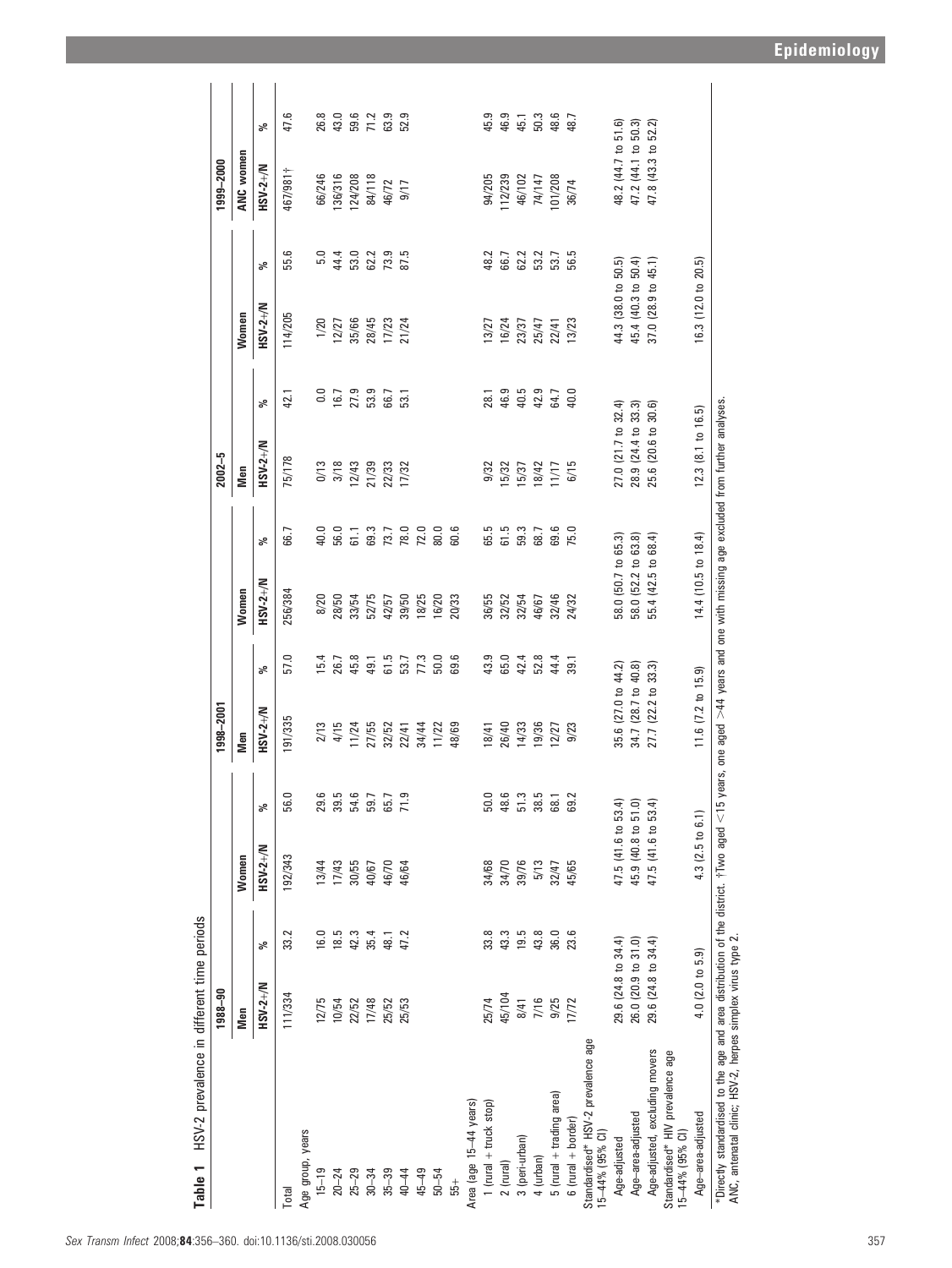**RESULTS** 

981 women attending ANC.

Stored sera from the controls and the ANC surveillance were tested for HSV-2 using a type-2-specific enzyme immunoassay (Kalon Biological Ltd, Surrey, UK), which has the highest sensitivity and specificity of commercially available assays when used on African samples.<sup>13</sup> Sera from people aged 15–44 years were tested in 1988–90 and 2002–5, and those from all adults aged 15 years and over from 1998 to 2001. Permission for the original studies, and testing of the stored sera for HSV-2, was received from the Health Sciences Research Committee, Malawi, and from the ethics committee of the London School of Hygiene and Tropical Medicine.

Analyses compared the prevalence of HSV-2 at different periods, allowing for age, sex and area. Prevalence was estimated using direct standardisation, taking the population of the district in 1998 as the standard, using 5-year age groups and six areas.<sup>11</sup> Because of the different methods of control selection, prevalence was also re-calculated for the later periods excluding those who had moved in the past 5 years, to make them comparable with the controls from 1988–90. Sociodemographic determinants of HSV-2 were assessed using logistic regression, using age, sex and area as a priori confounders. The association between HSV-2 and HIV seropositivity was explored.

HSV-2 prevalence in women attending ANC in 1999–2000 was compared with that in women in the community in 1998– 2001. Factors associated with differences in prevalence were explored in a logistic regression analysis by assessing which factors confounded the association between ANC use and HSV-2 status.14 All analyses used STATA version 9.

HSV-2 results were available from 677 controls from 1988 to 1990, 719 from 1998 to 2001, 383 from 2002 to 2005 and from

In the early period, 8.6% of controls refused venepuncture. HSV-2 testing was limited to adults aged 15–44 years. Of 811 specimens, a consecutive series of 116 were lost from storage. Of the remaining 695 sera, 14 were missing and four gave equivocal results for HSV-2.

In 1998–2001, of 995 individuals seen as controls, 728 (73%) gave blood for HIV testing (62% of the remainder gave urine specimens and the rest refused testing). Of the 728 specimens, two gave equivocal results for HSV-2 and seven were missing. Among those without HSV-2 results available in this period, women, the youngest and oldest age groups, those living in the urban and periurban area and those without schooling were overrepresented. The other sociodemographic factors and HIV prevalence were similar in those with and without HSV-2 results.

In 2002–5 saliva testing was used rather than urine for those not wanting to give blood for HIV. Of 573 controls aged 15– 44 years, 424 (74%) gave blood for testing and 69% of the rest gave saliva. Of the 424, HSV-2 results were equivocal for three and missing for 38. In this period, women, younger and older age groups, those living in the southern and central parts of the district and those who were HIV positive were overrepresented among those without HSV-2 results.

## HSV-2 prevalence

HSV-2 prevalence by age, sex and time period, including directly standardised estimates, is shown in table 1. HSV-2 prevalence rose with age in all periods and was higher in women than in men, reaching 70% by age 40 years. The difference in HSV-2 prevalence between periods was most marked in the younger age groups but was similar for men and women. Restricting to those aged 15–44 years, HSV-2 prevalence was higher in 1998– 2001 than in 1988–90: odds ratio (OR) 1.47, 95% CI 1.14 to 1.90

### Table 2 Associations between socioeconomic factors and HSV-2, 1998–2005, in adults aged 15–44 years

|                            | Men        | $\%$ | Women      | $\%$ | Crude OR<br>OR (95% CI) | OR adjusted for age,<br>sex, area, and period<br>OR (95% CI) | OR adjusted for age,<br>sex, area, period and<br>moved in past 5 years<br>or possession score<br>OR (95% CI) |
|----------------------------|------------|------|------------|------|-------------------------|--------------------------------------------------------------|--------------------------------------------------------------------------------------------------------------|
|                            | $HSV-2+/N$ |      | $HSV-2+/N$ |      |                         |                                                              |                                                                                                              |
| Moved in past 5 years      |            |      |            |      | $p = 0.2$               | p<0.001                                                      | p<0.001                                                                                                      |
| No move                    | 136/271    | 50.2 | 180/307    | 58.6 |                         |                                                              |                                                                                                              |
| From elsewhere in district | 12/62      | 19.4 | 96/146     | 65.8 | $0.90$ (0.6 to 1.23)    | 1.40 (0.96 to 2.05)                                          | 1.50 (1.01 to 2.23)                                                                                          |
| From outside district      | 25/45      | 55.6 | 40/58      | 69.0 | 1.4 (0.92 to 2.18)      | 2.60 (1.57 to 4.28)                                          | 2.64 (1.59 to 4.40)                                                                                          |
| Occupation                 |            |      |            |      | $p = 0.4$               | $p = 0.6$                                                    |                                                                                                              |
| <b>Farmers</b>             | 96/222     | 43.2 | 219/343    | 63.9 |                         |                                                              |                                                                                                              |
| Non-farmers                | 71/150     | 47.3 | 93/162     | 57.4 | $0.88$ (0.67 to 1.16)   | 1.09 (0.78 to 1.52)                                          |                                                                                                              |
| Schooling                  |            |      |            |      | $p = 0.002$             | $p = 0.4$                                                    |                                                                                                              |
| $<$ 6 Years primary        | 28/56      | 50.0 | 132/197    | 67.0 |                         |                                                              |                                                                                                              |
| 6-8 Years primary          | 86/184     | 46.7 | 139/236    | 58.9 | 0.67 (0.49 to 0.92)     | $0.79$ (0.55 to 1.12)                                        |                                                                                                              |
| Secondary/tertiary         | 58/137     | 42.3 | 44/76      | 57.9 | $0.53$ (0.37 to 0.77)   | 0.87 (0.56 to 1.34)                                          |                                                                                                              |
| Housing score              |            |      |            |      | $p = 0.9$               | $p = 0.7$                                                    |                                                                                                              |
| 1 (worst)                  | 48/117     | 41.0 | 107/166    | 64.5 |                         |                                                              |                                                                                                              |
| 2                          | 32/64      | 50.0 | 42/77      | 54.6 | $0.91$ (0.61 to 1.37)   | 0.92 (0.59 to 1.44)                                          |                                                                                                              |
| 3                          | 60/120     | 50.0 | 96/163     | 58.9 | 1.01 (0.73 to 1.41)     | 1.11 (0.76 to 1.62)                                          |                                                                                                              |
| 4 (best)                   | 29/71      | 40.9 | 65/96      | 67.7 | 1.06 (0.72 to 1.56)     | 1.22 (0.77 to 1.93)                                          |                                                                                                              |
| Possession score           |            |      |            |      | $p = 0.004$             | $p = 0.02$                                                   | $p = 0.03$                                                                                                   |
| 1 (worst)                  | 20/50      | 40.0 | 41/65      | 63.1 |                         |                                                              |                                                                                                              |
| 2                          | 39/95      | 41.1 | 81/136     | 59.6 | $0.96$ (0.61 to 1.50)   | $1.0$ (0.61 to $1.64$ )                                      | 1.02 (0.62 to 1.67)                                                                                          |
| 3                          | 81/171     | 47.4 | 115/208    | 55.3 | $0.95$ (0.62 to 1.44)   | 0.92 (0.58 to 1.45)                                          | $0.98$ (0.61 to 1.56)                                                                                        |
| 4 (best)                   | 31/57      | 54.4 | 73/96      | 76.0 | 1.88 (1.14 to 3.10)     | 1.79 (1.03 to 3.10)                                          | 1.86 (1.06 to 3.25)                                                                                          |

Housing score depends on housing materials.

Possession score depends on the number of household items (bicycle, motor vehicle, canoe/oxcart, bankbook, clock, radio, cattle) owned, weighted by relative value. HSV-2, herpes simplex virus type 2; OR, odds ratio.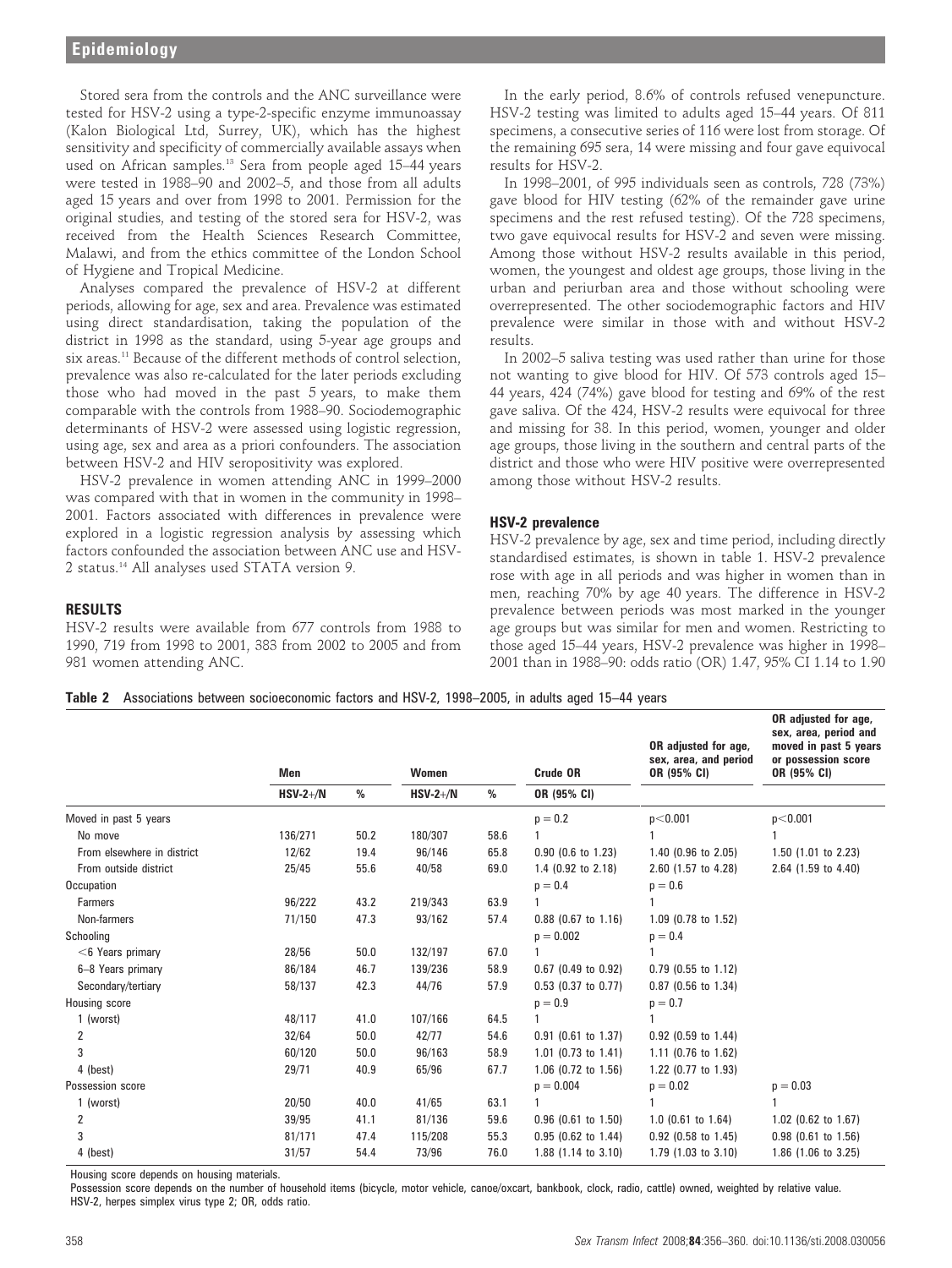after adjusting for age, sex and area, but similar in the latest period (adjusted OR 1.15, 95% CI 0.86 to 1.52). After excluding those who had moved within the past 5 years from the two later periods, to make the control selection more equivalent to that in the earliest period, the age–sex–area-adjusted OR was 1.24 (0.93 to 1.66) in 1998–2001 and 1.11 (0.80 to 1.53) in 2002– 5. Among those aged less than 25 years, excluding those who had moved in the past 5 years, HSV-2 prevalence was 24% (52/ 216) in 1988–90 and 22% (15/68) in 1998–2005 (combined due to small numbers); age–sex–area-adjusted OR 0.73 (0.35 to 1.53).

#### Associations with socioeconomic status, 1998–2005

Information on socioeconomic factors was only available for the years 1998–2005 (table 2). After adjusting for age, sex, area and time period, the HSV-2 prevalence was similar in farmers and non-farmers, and varied little by schooling level or housing type. It was higher in those who had moved in the past 5 years and those who had most household possessions. The associations with movement and possessions became slightly stronger after additionally adjusting for each other.

#### Associations with HIV status in adults aged 15–44 years

In 1988–90 1.4% (3/222) HSV-2-negative men and 6.4% (7/110) HSV-2-positive men were HIV positive. For women the results were 2.0% (3/151) and 5.7% (11/192). The OR for the association of HSV-2 and HIV, adjusted for age and area, was 4.0 (0.97 to 17) for men and 3.1 (0.78 to 12.2) for women. In 1998–2005, among men, 4.4% (9/204) of HSV-2 negatives and 27% (47/173) of HSV-2 positives were HIV positive, OR, adjusted for age, area and time period, 7.8 (3.5 to 7.4). Among women equivalent figures were 4.7% (9/192), 26.0% (82/316) and 9.0 (4.1–19.7).

## HSV-2 prevalence in ANC (1999–2000) and community (1998– 2001)

HSV-2 prevalence was lower in women in the ANC group than in the community in the same period (table 1). Among women aged 15–44 years, those in the ANC group were younger than those in the community (mean 24.5 years compared with 30.9), came from slightly different areas, were more likely to be currently married (93% compared with 79%), were less likely to have previous children, were more likely to have moved recently within the district, but were less likely to have moved from outside and had a higher level of schooling. Similar proportions came from farming households. Comparing the crude prevalence of HSV-2 between ANC women and those in the community, the OR was 0.47 (0.36 to 0.61). This was largely explained by the age difference: age-adjusted OR 0.72 (0.54 to 0.97). Additionally adjusting for area made no difference. Additionally adjusting for marital status increased the OR to 0.79 (0.58 to 1.07); adding movement in the past 5 years increased the OR to 0.83 (0.61 to 1.13) and adding previous children increased it further to 0.85 (0.62 to 1.7). Adjusting for schooling and occupation made no difference to the results. (Housing and possession information was not available in the ANC.) The age and area-standardised prevalence in the ANC group (47.2%, table 1) was similar to that for men and women combined (46.4%).

#### **DISCUSSION**

HSV-2 prevalence was already high in the late 1980s, when HIV prevalence was low, so the high prevalence is not a result of the

HIV epidemic. An apparent increase in HSV-2 prevalence in the late 1990s is largely explicable by the inclusion of individuals who had moved recently. In all time periods the community samples were randomly selected, and after adjusting for age, sex and area, should have been representative of the whole district. In the early period refusal rates were low and the lost sera will not have biased the results, but individuals who had moved since the survey were not included. In the later surveys movement was associated with higher HSV-2 prevalence. After excluding those who had moved from the later surveys, the difference between the periods was much reduced and not significant. A higher HSV-2 prevalence in those who are more mobile is not unexpected, as this is often found for HIV, reflecting higher sexual risk and movement related to marriage.15

In the later surveys refusal rates were higher and there were some differences between those who refused and those who did not. Differences in age, sex and area were accounted for in the analysis, but the underrepresentation of those with no schooling among those tested may have led to a slight overestimate of HSV-2 prevalence. On the other hand, HIV prevalence was higher in those who gave saliva samples; there may have been some false positives, or high-risk individuals may have refused blood tests, which would underestimate HSV-2 prevalence in the most recent period.

The data therefore provide little evidence of a real increase in HSV-2 prevalence over time. We have previously shown that HIV rose earliest and highest in the urban area,<sup>16</sup> but this is not reflected in the HSV-2 prevalence distribution, consistent with HIV not having a major influence on HSV-2 prevalence. In rural Uganda and Tanzania, HSV-2 prevalence was also already high in the general population by  $1989/1992$ ,<sup>3</sup> and high HSV-2 prevalence has been reported in West Africa in the 1980s, although the age and population groups are not clear.<sup>17</sup> This suggests that HSV-2 was already widespread in Africa before the HIV epidemic, and that HIV infection is not an important determinant of the HSV-2 prevalence in the population. This conclusion is also supported by mathematical modelling of the Ugandan HIV epidemic, in which stable HSV-2 prevalence was attributed to the small increase due to enhanced transmission by HIV being balanced by the effects of HIV-related mortality,<sup>18</sup> and by modelling of the interaction of HIV and HSV-2 in Kisumu, Kenya.19

ANC data are used in HIV surveillance, and the biases are well known.20 Here we explored the potential of ANC data for HSV-2 prevalence estimation. As for HIV, the ANC data underestimated prevalence. This was seen in all age groups, whereas an overestimation in the youngest age group would be expected, reflecting differences in sexual activity; however, the number of young women among the community controls was small. For HIV, one bias is the direct biological effect on fertility, whereas for HSV-2 the bias appears to reflect sociodemographic differences in fertility and hence ANC use. As has previously been shown for HIV, the lower estimate of prevalence for women from the ANC group compared with the population, together with the higher prevalence in women than in men in the population, result in the prevalence of HSV-2 in the ANC group approximating to that in the population for men and women combined.

HSV-2 infection is a major determinant of HIV infection risk at the individual and perhaps at the population level.<sup>5</sup> We provide further evidence that HSV-2 was widespread in Africa before HIV and is not simply a result of the HIV epidemic, and suggest that HSV-2 prevalence can be estimated using ANC surveillance.